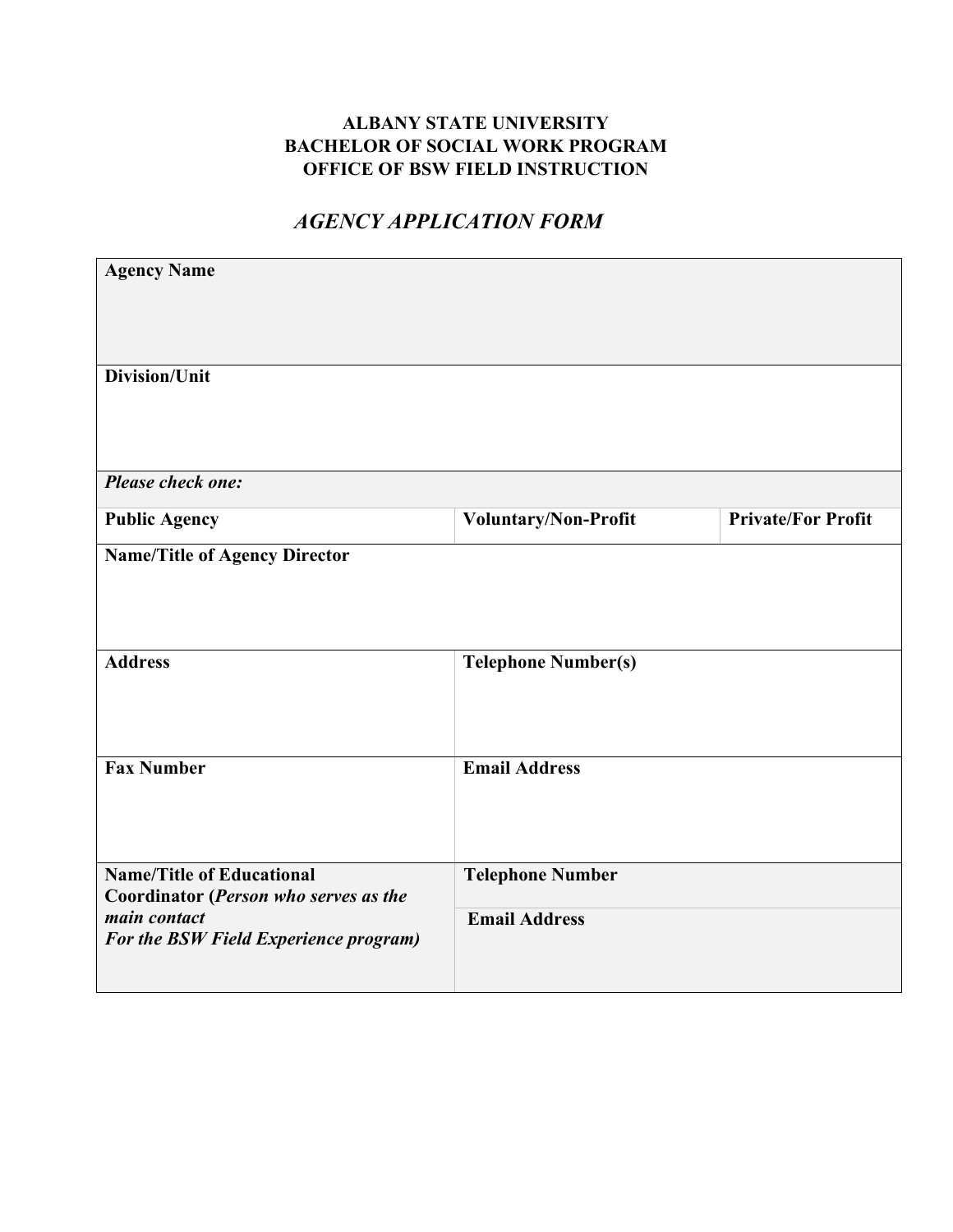# *BSW Field Instructors*

|    | Name of BSW<br><b>Field Instructor</b> |   | BSW<br>Degree?   | Year<br><b>Graduated</b> | MSW<br>Degree? |   | Year<br><b>Graduated</b><br>w/MSW | Name of<br>College/University |   | Georgia<br>LCSW | E-mail<br><b>Address</b> |   | <b>Previous Field</b><br><b>Instructor</b> |
|----|----------------------------------------|---|------------------|--------------------------|----------------|---|-----------------------------------|-------------------------------|---|-----------------|--------------------------|---|--------------------------------------------|
|    |                                        | Y | $\boldsymbol{N}$ | With BSW                 | Y              | N |                                   |                               | Y | N               |                          | Y | $\boldsymbol{N}$                           |
|    |                                        |   |                  |                          |                |   |                                   |                               |   |                 |                          |   |                                            |
| 2. |                                        |   |                  |                          |                |   |                                   |                               |   |                 |                          |   |                                            |
| 3. |                                        |   |                  |                          |                |   |                                   |                               |   |                 |                          |   |                                            |
| 4. |                                        |   |                  |                          |                |   |                                   |                               |   |                 |                          |   |                                            |
|    |                                        |   |                  |                          |                |   |                                   |                               |   |                 |                          |   |                                            |

## *Type of Agency:*

| Please check as many as applies to your Agency: |  |                       |  |                      |  |                |
|-------------------------------------------------|--|-----------------------|--|----------------------|--|----------------|
| Mental Health                                   |  | Physical Disabilities |  | Psychiatric          |  | School         |
| Developmental Disabilities                      |  | Domestic Violence     |  | Occupational         |  | Gerontology    |
| Forensic                                        |  | Health Care           |  | Child Welfare        |  | Public Welfare |
| <b>Chemical Dependency</b>                      |  | <b>Youth Services</b> |  | <b>Adult Welfare</b> |  |                |

### *Service Setting*

| Please check as many as applies to your Agency:                                                                                                     |                                                                                       |  |  |  |  |  |  |
|-----------------------------------------------------------------------------------------------------------------------------------------------------|---------------------------------------------------------------------------------------|--|--|--|--|--|--|
| <b>Residential</b><br>Inpatient<br><b>Home-Based</b><br>Outpatient<br><b>Services</b><br><b>Care Facility</b><br><b>Services</b><br><b>Services</b> | <b>Community</b><br>Day<br><b>Based Social</b><br><b>Treatment</b><br><b>Services</b> |  |  |  |  |  |  |

## *Hours of Operation*

| Please check as many as applies to your Agency: |                                      |                                        |                                      |  |  |  |
|-------------------------------------------------|--------------------------------------|----------------------------------------|--------------------------------------|--|--|--|
|                                                 | <b>Morning Hours of</b><br>Operation | <b>Afternoon Hours of</b><br>Operation | <b>Evening Hours of</b><br>Operation |  |  |  |
| Monday                                          |                                      |                                        |                                      |  |  |  |
| Tuesday                                         |                                      |                                        |                                      |  |  |  |
| Wednesday                                       |                                      |                                        |                                      |  |  |  |
| Thursday                                        |                                      |                                        |                                      |  |  |  |
| Friday                                          |                                      |                                        |                                      |  |  |  |
| Saturday                                        |                                      |                                        |                                      |  |  |  |
| Sunday                                          |                                      |                                        |                                      |  |  |  |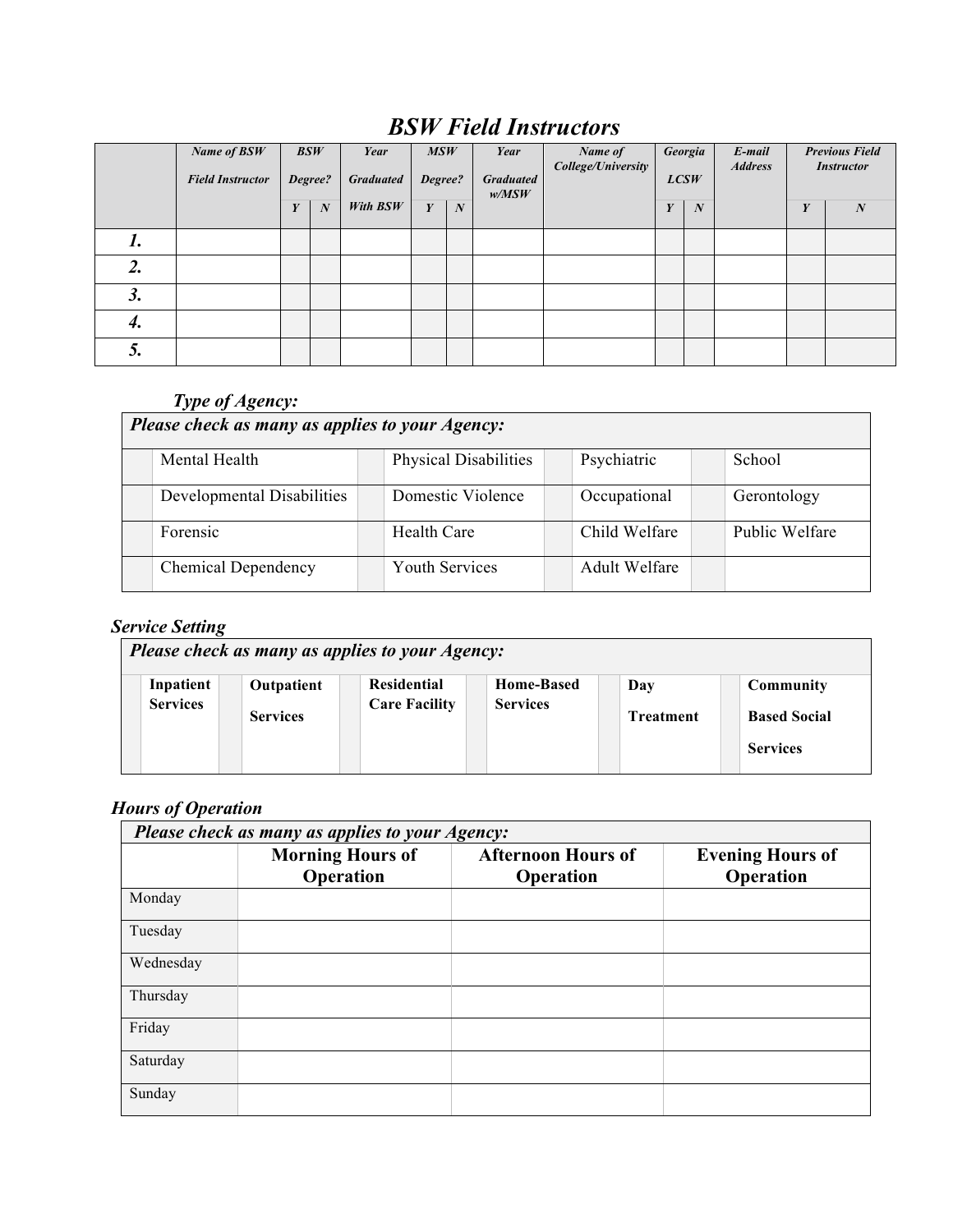#### *Agency Services Provided*

| Please check as many as applies to your Agency: |                          |                                 |  |  |  |
|-------------------------------------------------|--------------------------|---------------------------------|--|--|--|
| Home visits                                     | Short-term services      | Interdisciplinary collaboration |  |  |  |
| Individual services                             | Long-term services       | Treatment planning              |  |  |  |
| Couples services                                | Crisis intervention      | Discharge planning              |  |  |  |
| Family services                                 | Psychotherapy            | Program evaluation              |  |  |  |
| Bio-psycho-social assessments                   | Milieu treatment         | Policy advocacy                 |  |  |  |
| Group work                                      | Case management          | Research                        |  |  |  |
| Multi-axial diagnoses                           | Court Coordinator        | Other:                          |  |  |  |
| Psycho-education                                | Information and referral | Other:                          |  |  |  |

#### *Populations Served*

*The BSW program adheres to accreditation mandates that students commit themselves to seeking social and economic justice for all vulnerable populations, as identified by race, class, gender, color, ethnicity, immigration status, language, culture, religious preference, sexual orientation, geography, age, disability status, or political ideology. Below, please describe the client population served by your Agency.*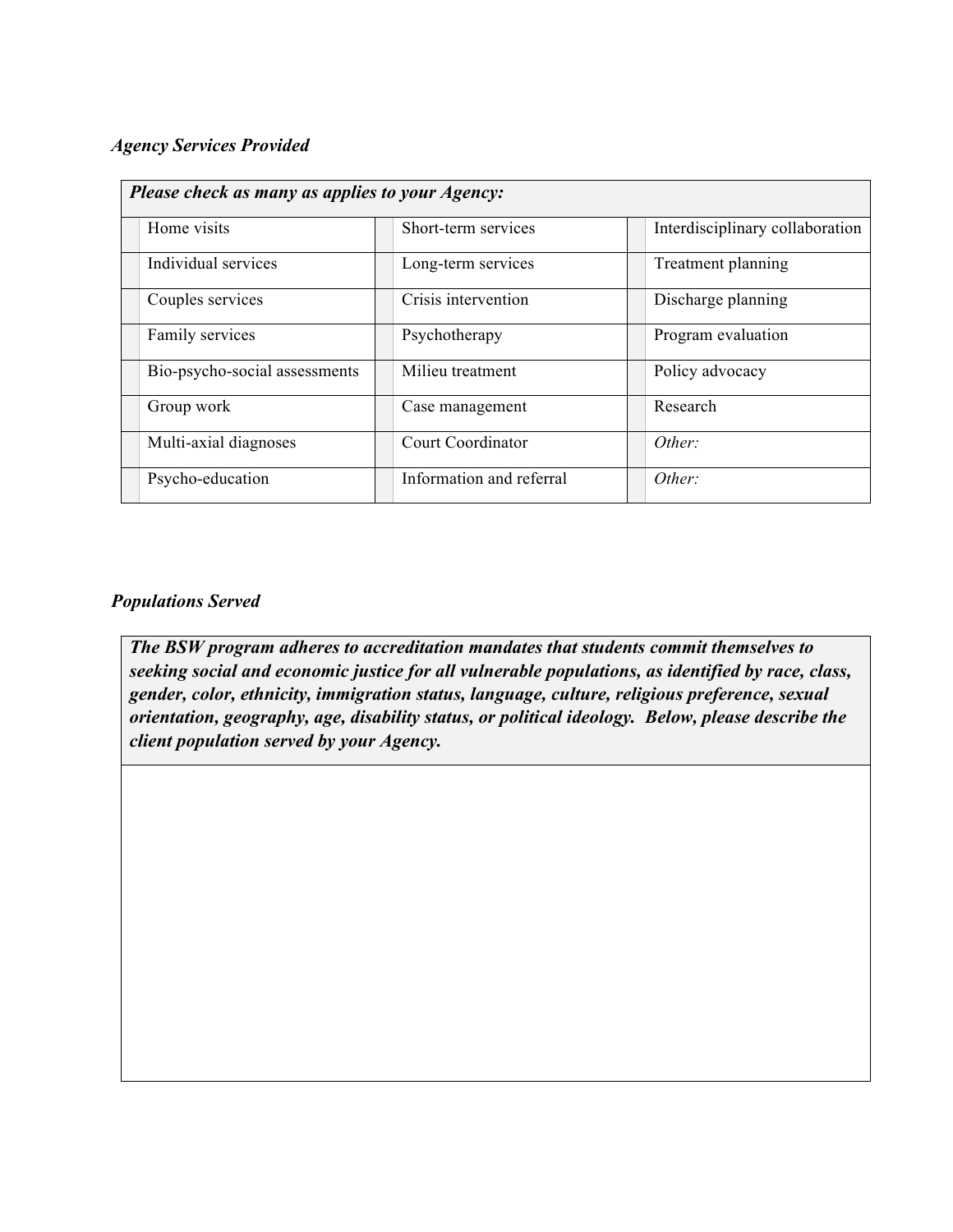| <b>Agency Activities Available to BSW Field Students</b> |  |  |  |
|----------------------------------------------------------|--|--|--|
|----------------------------------------------------------|--|--|--|

| Please check as many as applies to your Agency: |                          |                                 |  |  |
|-------------------------------------------------|--------------------------|---------------------------------|--|--|
| Home visits                                     | Short-term services      | Interdisciplinary collaboration |  |  |
| Individual services                             | Long-term services       | Treatment planning              |  |  |
| Couples services                                | Crisis intervention      | Discharge planning              |  |  |
| Family services                                 | Psychotherapy            | Program evaluation              |  |  |
| Bio-psycho-social assessments                   | Milieu treatment         | Policy development              |  |  |
| Group work                                      | Case management          | Research                        |  |  |
| Multi-axial diagnoses                           | Court Coordinator        | Program development             |  |  |
| Psycho-education                                | Information and referral | Other:                          |  |  |
| Community education                             | Grant writing            | Other:                          |  |  |

## *Agency Meetings*

*Please describe any meetings that may be required or recommended for BSW students placed in your Agency (e.g., multi-disciplinary treatment meetings, staffings, rounds, case conferences, departmental meetings, group supervision, staff development opportunities, etc.).*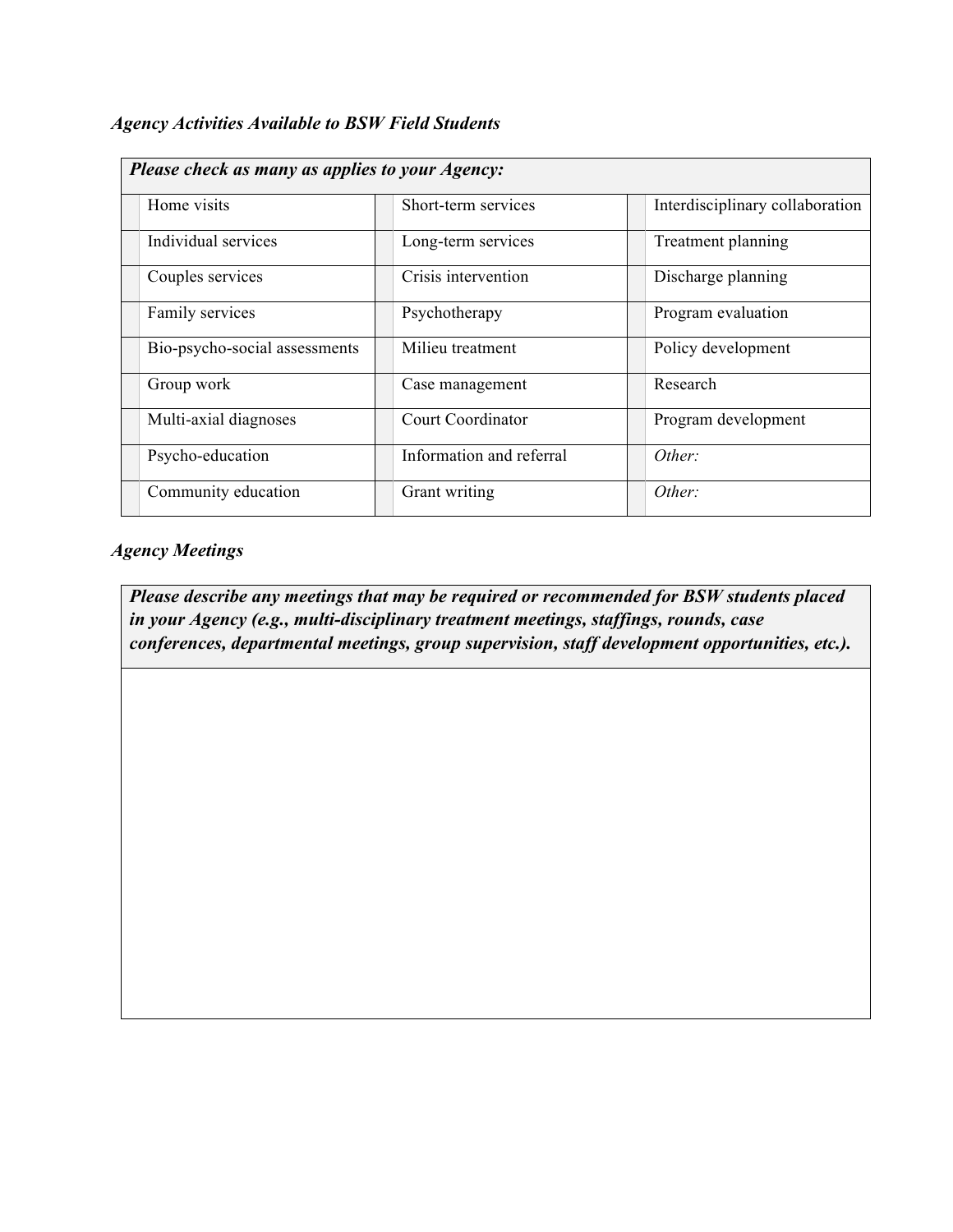## *Agency Requirements*

| Please indicate any of the following requirements your Agency has for BSW field students. |                              |              |  |  |  |
|-------------------------------------------------------------------------------------------|------------------------------|--------------|--|--|--|
| Medical clearance                                                                         | Tuberculosis TB test         | Drug testing |  |  |  |
| Proof of legal<br>residence                                                               | Criminal Background<br>Check | Resume       |  |  |  |
| Fingerprinting                                                                            | Other:                       | Other:       |  |  |  |

## *Stipends and Fellowships*

*If your Agency offers stipends or fellowships to BSW Students, please name and describe the qualifications and application process below.* 

#### *Transportation*

*Please describe the location of your Agency and access to public transportation, if any.*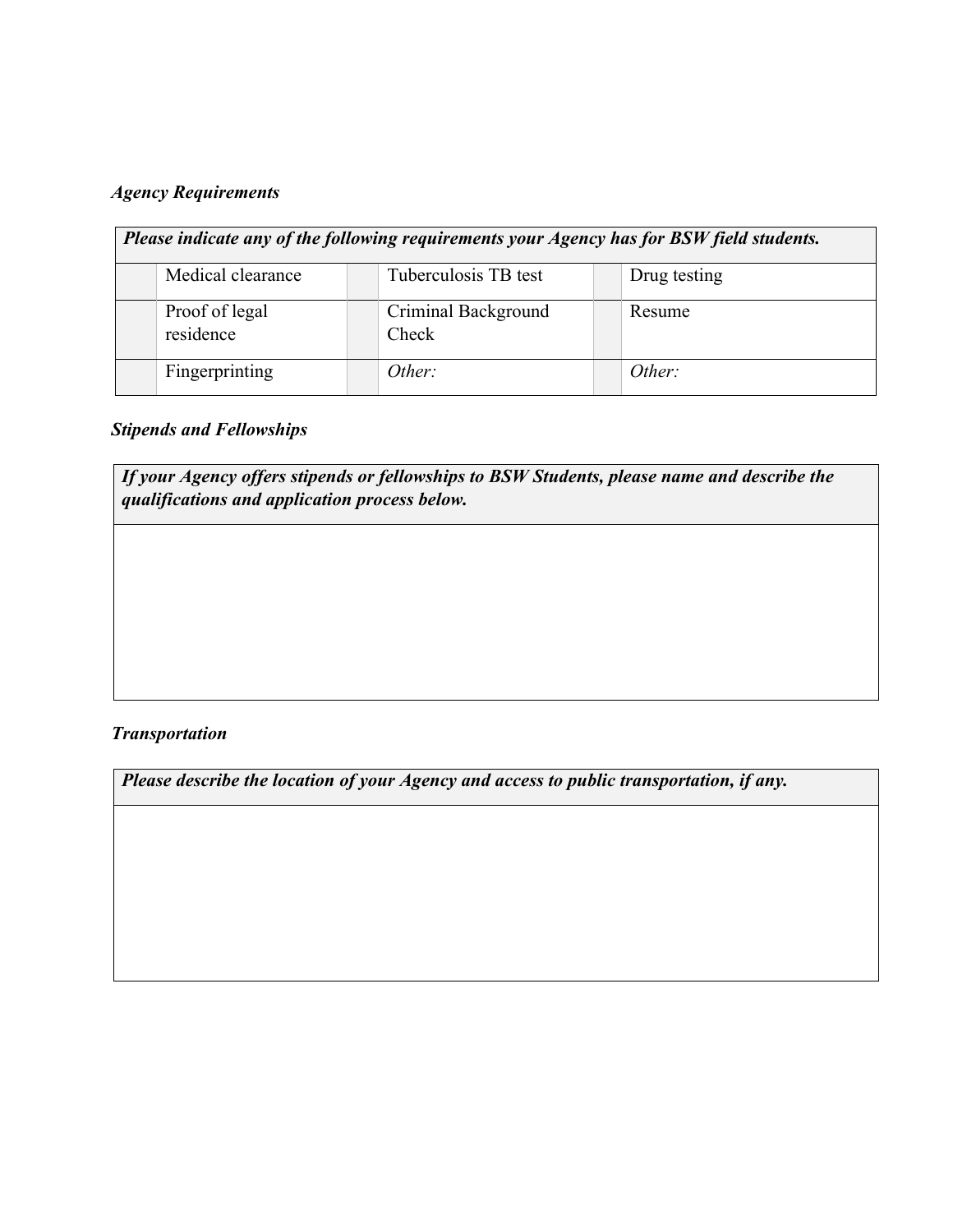#### *Disabilities Accommodations*

*Please describe your Agency's accommodations for BSW Students with disabilities.* 

#### *Agency Census*

*Please describe the average number of clients receiving social work services throughout the year.* 

*Number of BSW Students Accepted by the Agency Each Semester* 

*Please describe the number of BSW Students your Agency accepts each semester. Please include information on other BSW programs from which you accept BSW Students.*